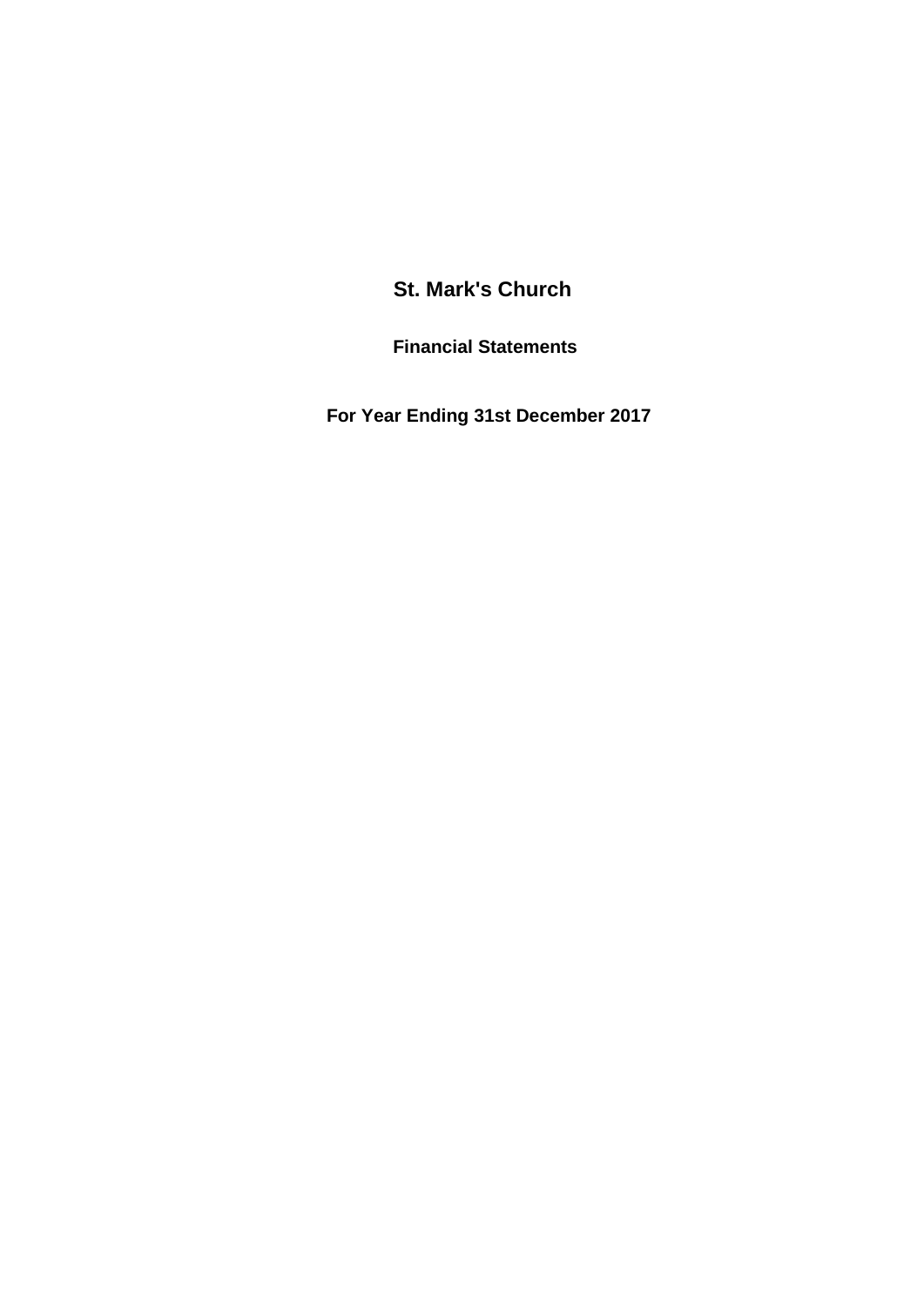## **Statement of Financial Activities**

## St. Mark's Church Hitchin

For Year Ending 31st December 2017

|                                              |                     | 2017                |                      |                   | 2016            |                 |
|----------------------------------------------|---------------------|---------------------|----------------------|-------------------|-----------------|-----------------|
|                                              | <b>Restricted</b>   | General             | <b>Total</b>         | <b>Restricted</b> | General         | <b>Total</b>    |
| <b>Income</b>                                |                     |                     |                      |                   |                 |                 |
| Pledge                                       |                     | 51,637              | 51,637               |                   | 50,866          | 50,866          |
| Collections                                  |                     | 3,352               | 3,352                |                   | 3,811           | 3,811           |
| <b>Tax Refund</b>                            |                     | 12,957              | 12,957               |                   | 13,910          | 13,910          |
| Donations                                    | 1,500               | 994                 | 2,494                |                   | 3,047           | 3,047           |
| Rent                                         |                     | 4,667               | 4,667                |                   | 4,725           | 4,725           |
| St. John's Trust Fund                        |                     | 541                 | 541                  |                   | 639             | 639             |
| <b>Fund Raising</b>                          |                     | 1,891               | 1,891                |                   | 3,126           | 3,126           |
| Fees                                         | 539                 | 1,402               | 1,941                | 1,026             | 1,342           | 2,368           |
| Interest                                     |                     | 5                   | 5                    |                   | 17              | 17              |
| <b>Restricted Mission</b>                    | 2,204               |                     | 2,204                | 2,226             |                 | 2,226           |
| <b>Memorial Gardens</b>                      | 96                  |                     | 96                   | 442               |                 | 442             |
| Flower Fund                                  | $\mathsf{O}\xspace$ |                     | $\mathsf{O}\xspace$  |                   |                 | $\mathbf 0$     |
| Youth Fund                                   | $\mathsf{O}\xspace$ |                     | $\mathsf{O}\xspace$  |                   |                 | $\Omega$        |
| Centenary Fund                               | $\mathsf{O}\xspace$ |                     | $\mathsf{O}\xspace$  | 1,358             |                 | 1,358           |
| Discretionary Fund                           | $\mathbf 0$         |                     | $\mathsf{O}$         | 100               |                 | 100             |
| Messy Church                                 | 667                 |                     | 667                  |                   |                 |                 |
| <b>Total Income</b>                          | 5,006               | 77,446              | 82,452               | 5,152             | 81,483          | 86,635          |
| <b>Expenditure</b>                           |                     |                     |                      |                   |                 |                 |
| Parish Share                                 |                     | 58,379              | 58,379               |                   | 55,576          | 55,576          |
| Mission                                      | 2,401               | 3,220               | 5,621                | 2,702             | 3,120           | 5,822           |
| School Project Worker                        |                     | 2,200               | 2,200                |                   | 2,000           | 2,000           |
| Services Supplies                            |                     | 1,487               | 1,487                |                   | 1,034           | 1,034           |
| Heat and Light                               |                     | 1,824               | 1,824                |                   | 2,228           | 2,228           |
| Maintenance                                  | 5,000               | 22,000              | 27,000               |                   | 9,222           | 9,222           |
| Insurance                                    |                     | 862                 | 862                  |                   | 822             | 822             |
| Admin & Expenses                             |                     | 1,223               | 1,223                |                   | 937             | 937             |
| Cleaning                                     |                     | 1,697               | 1,697                |                   | 95              | 95              |
| <b>Fees Paid</b>                             | 539                 | 100                 | 639                  | 1,026             | 96              | 1,122           |
| Flowers                                      | 50                  |                     | 50                   |                   |                 | $\mathbf 0$     |
| <b>Memorial Gardens</b>                      | 320                 |                     | 320                  | 355               |                 | 355             |
| Music Fund                                   | 27                  |                     | 27                   |                   |                 | 0               |
| Youth                                        | 112                 | 50                  | 162                  |                   |                 | $\mathbf 0$     |
| Discretionary                                |                     |                     | 0                    | 100               |                 | 100             |
| Centenary Spend                              |                     |                     | 0                    | 610               |                 | 610             |
| Messy Church                                 | 603                 |                     | 603                  |                   |                 | $\mathbf 0$     |
| <b>Total Expenditure</b><br>Surplus(deficit) | 9,052<br>$-4,046$   | 93,042<br>$-15,596$ | 102,094<br>$-19,642$ | 4,793<br>359      | 75,130<br>6,353 | 79,923<br>6,712 |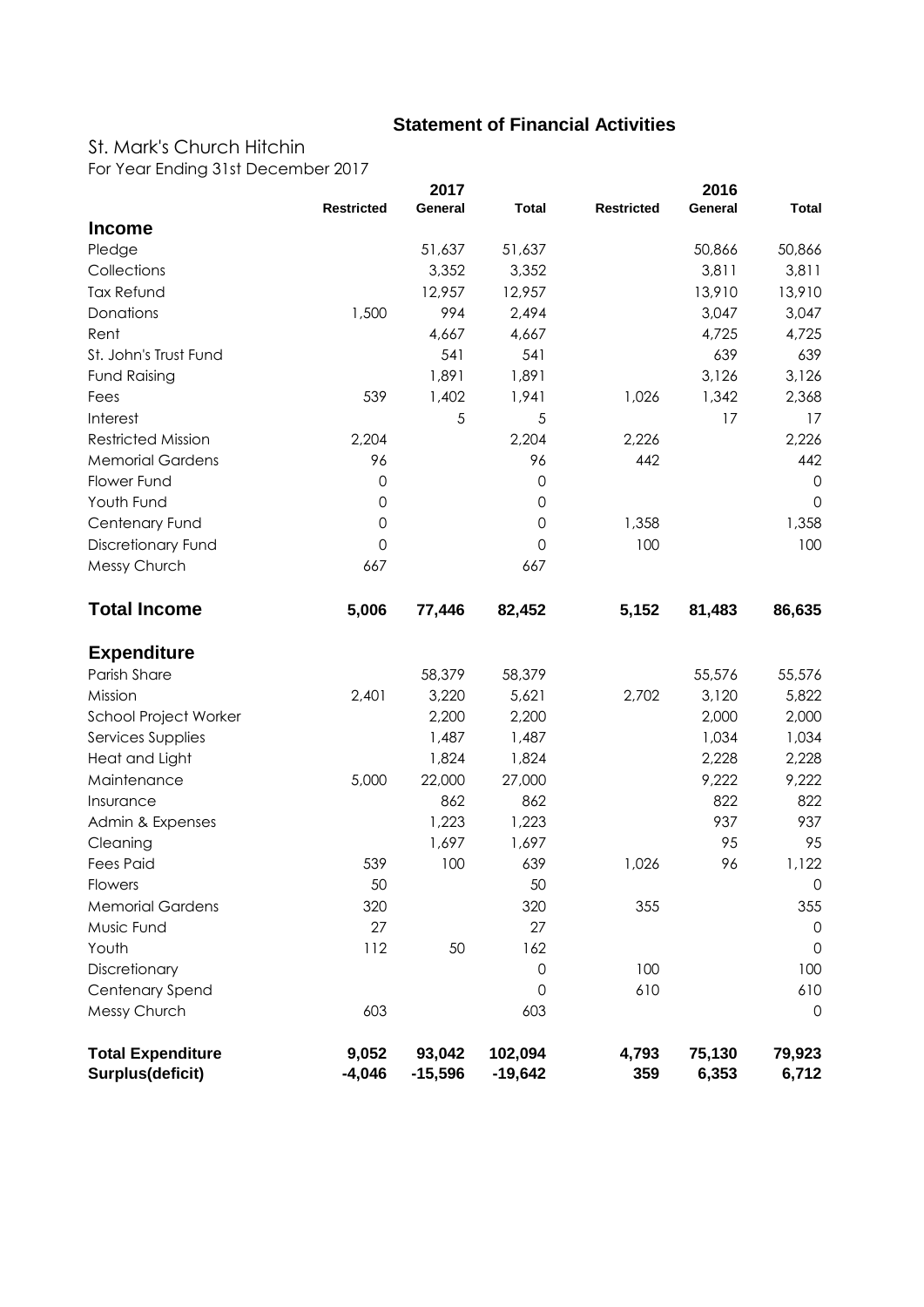### **Balance Sheet**

#### St. Mark's Church Hitchin

For Year Ending 31st December 2017

|                                                            | 2017              |                 |                 |                   |               |               |
|------------------------------------------------------------|-------------------|-----------------|-----------------|-------------------|---------------|---------------|
|                                                            | <b>Restricted</b> | General         | <b>Total</b>    | <b>Restricted</b> | General       | Total         |
| <b>Fixed Assets **</b>                                     |                   |                 |                 |                   |               |               |
| <b>Current Assets</b>                                      |                   |                 |                 |                   |               |               |
| <b>Bank Current &amp; Deposit</b><br>Pledge St. Order Acc. | 3,230             | 24,283<br>1,829 | 27,513<br>1,829 | 7,127             | 41,315<br>543 | 48,442<br>543 |
| <b>Total Bank and Cash</b>                                 | 3,230             | 26,112          | 29,342          | 7,127             | 41,858        | 48,985        |
| <b>Accrued Income</b>                                      |                   |                 |                 |                   |               |               |
| <b>Total Current Assets</b>                                | 3,230             | 26,112          | 29,342          | 7,127             | 41,858        | 48,985        |
| <b>Current Liabilities</b>                                 |                   |                 |                 |                   |               |               |
| <b>Accrued Liabilities</b>                                 |                   |                 |                 |                   |               |               |
| <b>Net Current Assets</b>                                  | 3,230             | 26,112          | 29,342          | 7,127             | 41,858        | 48,985        |
| <b>Total Assets</b>                                        | 3,230             | 26,112          | 29,342          | 7,127             | 41,858        | 48,985        |

**\*\***Fixed Assets are held under trust by the Churchwardens on behalf of the District Council of St. Mark's Church Hitchin, and have not been valued according to the provision of the Charities Act 1993. An inventory is maintained by the Curchwardens and is available for inspection on request.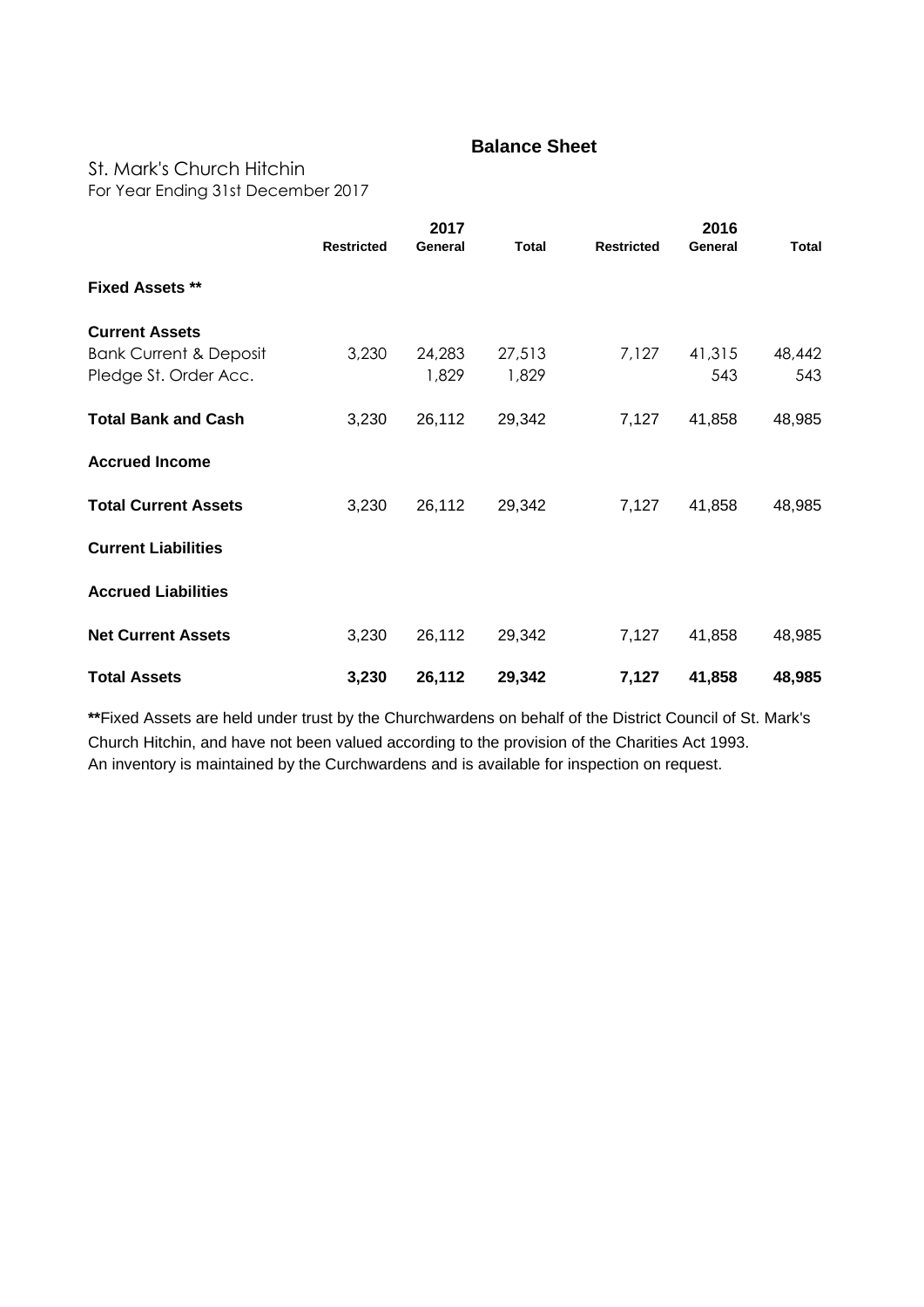#### St. Mark's Church Hitchin

Notes to Financial Statement For Year Ending 31st December 2017

|                                         | 2017        | 2016     |
|-----------------------------------------|-------------|----------|
| <b>Missions:</b>                        |             |          |
| C.M.S.                                  | 750         | 685      |
| United Society (U.S.P.G.)               | 750         | 685      |
| Keech Cottage                           | 220         | 200      |
| The Living Room                         | 220         | 200      |
| Community Resettlement                  | 220         | 200      |
| Asylum Seeker Support                   | 220         | 200      |
| N Herts Sanctuary                       | 73          | 385      |
| Harvest for the Hungry                  | 433         | 478      |
| The Children's Society                  | 345         | 331      |
| Hitchin Churches Together               | 220         | 350      |
| School Worker Project                   | 2,200       | 2,000    |
| Herts Young Homeless                    | 220         | 200      |
| <b>Community Gardens Project</b>        | 220         | 200      |
| United Society (Lent Appeal)            | 0           | 1,644    |
| Médecins sans Frontières                | 1,481       | 64       |
| Side by Side (Refugees)                 | 69          | 0        |
| <b>Toilet Twinning</b>                  | 180         | 0        |
|                                         | 7,821       | 7,822    |
| <b>Restricted and Designated Funds:</b> |             |          |
| Children and Youth Fund                 | $\mathbf 0$ | 112      |
| <b>Discretionary Fund</b>               | 408         | 408      |
| <b>Memorial Gardens</b>                 | 176         | 400      |
| Music Fund                              | 373         | 200      |
| Flower Fund                             | 209         | 259      |
| A Atherton (Fabric)                     | $\mathbf 0$ | 5,000    |
| Centenary Fund                          | 0           | 748      |
| Messy Church                            | 64          | 0        |
| M Gibbs                                 | 500         | 0        |
| Outreach                                | 1,000       | 0        |
| Organ Replacement                       | 500         | $\Omega$ |
|                                         | 3,230       | 7,127    |